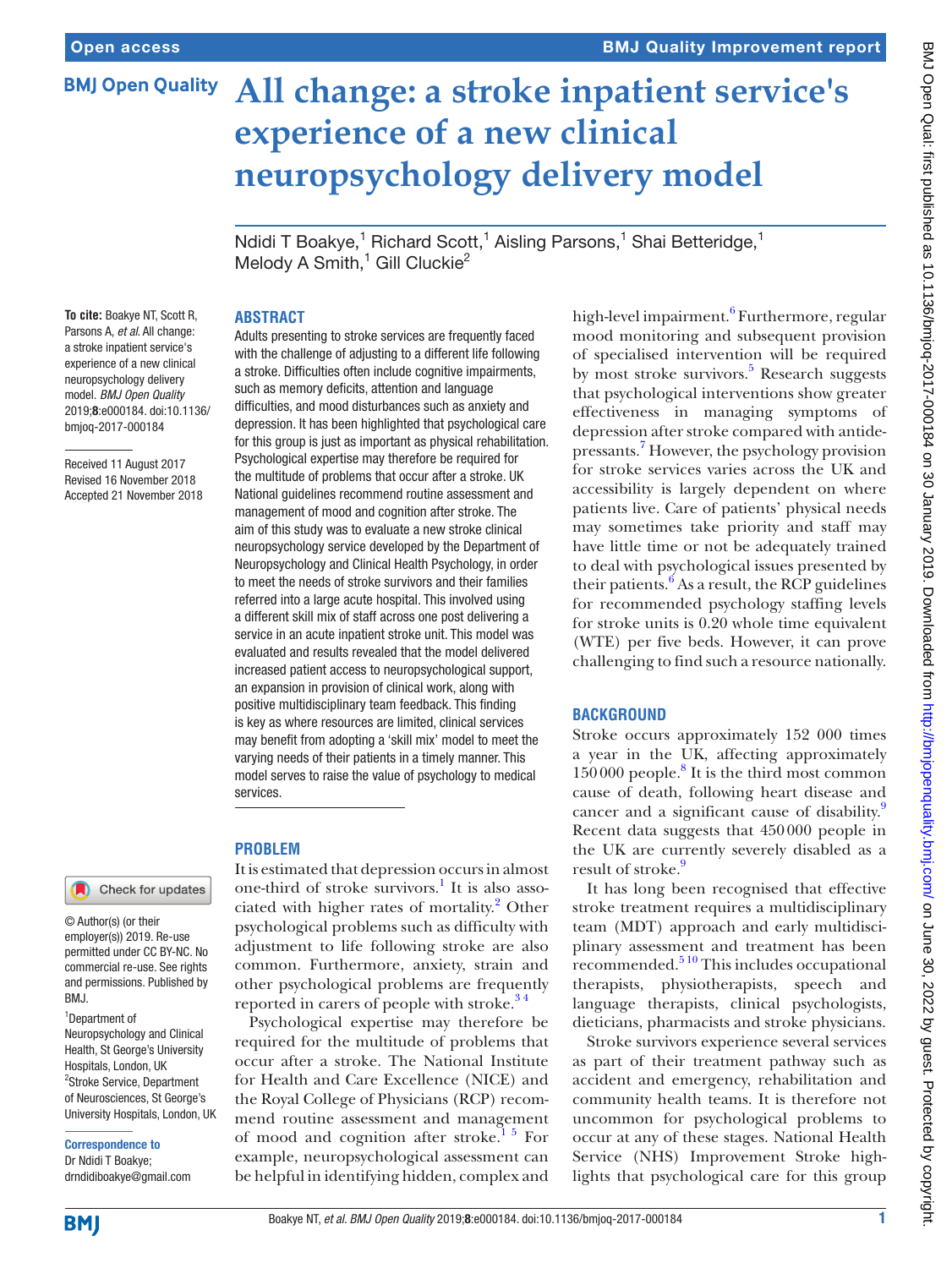was just as important as physical rehabilitation.<sup>[11](#page-5-8)</sup> This is crucial as people with stroke and their families go on to manage the impact of stroke on their lives in the longer term. More importantly, up to 80% of people with stroke will have significant cognitive impairment such as memory impairment, attention, language and perceptual difficulties.<sup>12 13</sup> Other needs identified include reactions to disability and dependency, poststroke fatigue, adjustment difficulties and challenging behaviour and return to work.<sup>6</sup> Mood disturbances such as depression and/or anxiety are also quite common. Consequently, clinical psychologists working in stroke services will often find themselves providing a variety of different services such as general mood assessment, consultation, neuropsychological testing, family work and brief interventions. However, to date only one-third of stroke units have access to clinical psychology services and when psychologists are present the WTE per bed is low. $5$  This can lead to psychological aspects of care being reported as the most problematic.<sup>[6](#page-5-3)</sup> Clinicians working in services where the clinical demand for psychological provision is high, find themselves dedicating time to teaching and training colleagues who may often be in the position of delivering lower level psychological interventions.<sup>6</sup> There is therefore a growing need for psychologists to be creative and flexible in developing of services in order to meet the demands of provision for an ever-increasing ageing population.

# **Design**

Prior to a review of the Stroke Clinical Neuropsychology service in 2015 by the Head of Neuropsychology and Lead Psychologist for the Stroke pathway, the service provision was provided by 1.0 WTE Band 8a Clinical Psychologist. The 2015 review recommended the service be redesigned to increase access to psychology (ie, number of patients seen and variety of interventions) in line with RCP guidance and enhance MDT working. A redesign would also need to address service and MDT concerns about the lack of psychology input when the psychologist was absent due to sickness or leave (minimum 28 days per year entitlement). The review concluded that a 'skill-mix' model of psychology staffing would provide the most effective way of identifying need and enabling the delivery of a variety of psychological interventions to a 20 bed Hyper-Acute and a 16 bed Acute Stroke service at a large national hospital. The plan was to implement the skill-mix model to improve access to psychology and improve MDT working.

The new Stroke Clinical Neuropsychology service 'skill mix' model consisted of 0.4 WTE Band 8b Clinical Neuropsychologist, who provided strategic oversight such as management, highly specialist assessment, intervention and supervision across the stroke service; 0.6 WTE Band 7 Clinical Psychologist who delivered specialist psychological assessment and interventions (eg, cognitive behavioural therapy, cognitive rehabilitation) in collaboration with the MDT; 0.2 WTE Band 4 Assistant

Psychologist, who provided low-intensity interventions such as mood screening and behavioural activation. The model was also supported by Trainee Clinical Psychologists on placement who provided a low to high intensity psychological assessments and interventions and/or Honorary Assistant Psychologists who provided low intensity interventions. The skill-mix model provided assessment and interventions to patients with a spectrum of needs and continuity of psychology care as recommended by the RCP. This was possible as resources were available and clinicians were matched to patients based on needs. Also embedded into the model, were daily ward rounds, carried out by the Band 7 and or the Band 4 psychologists, a database containing handover information and a daily email circulation containing pertinent information, which aided communication across the stroke psychology team. The service as described above is a new 'skill mix' model of provision and was implemented at one time in February 2015, following consultation with senior staff members in the Stroke service.

# **Strategy**

Prior to February 2015, the Stroke Clinical Neuropsychology service operated a referral system for patients on both the Hyper-Acute Stroke Unit (HASU) and Acute Stroke Unit (ASU). However, since the introduction of the skill mix model, all patients on the ASU are seen during their admission by a member of the service. Ongoing work is then identified and prioritised according to overall service demand. A referral system still operates for patients on the HASU; however, a consultation session on the ward and attendance at the ward round is scheduled on a weekly basis to provide psychological management and consultation to the unit.

Data was collected prospectively using a standardised format on an Excel database by the Stroke Clinical Neuropsychology service. Data from March to October 2015, March–October 2016 and March–October 2017 were compared with a previous audit of the Stroke Clinical Neuropsychology service from November 2012 to June 2013. The number and type of patient contact were logged on this database for the purposes of analysis.

Data on the number of patients assessed for mood on admission is captured by The Sentinel Stroke National Audit Programme (SSNAP) (SSNAP is the single source of stroke data in England, Wales and Northern Ireland. It is a national clinical audit which monitors the quality of stroke services and improves services by highlighting to providers where they can improve.) and numbers from 2015 contributed to the analysis of the skill mix. Furthermore, in August 2015, a staff survey was conducted to obtain feedback from the MDT about the new Stroke Clinical Neuropsychology service. This survey was locally developed and distributed to all members of the MDT on the stroke unit.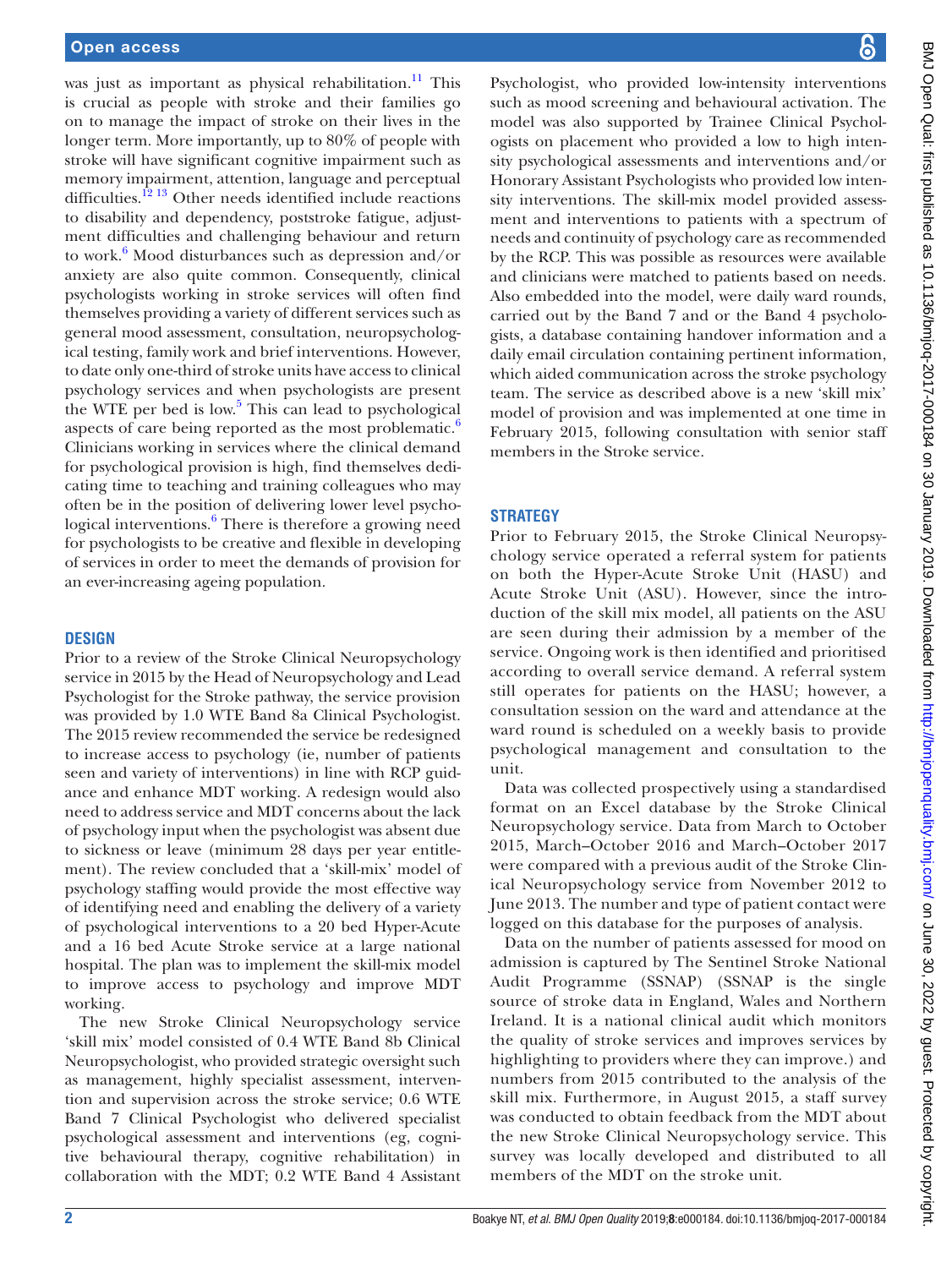



<span id="page-2-0"></span>

# **Results**

#### **Clinical outcome—access to psychology**

The service audit collated the number of individual patients seen, along with the type of psychological work delivered. Results are presented below.

In an 8-month period in 2012/2013, the service saw a total of 59 patients approximately of 800 admitted to Stroke Services in that period, so we can infer that just 7.4% of patients were seen by psychology in that year. Over a similar time frame in 2015, the service saw a total of 194 patients across both units, an increase of 228% (see [figure](#page-2-0) 1). The level of access was sustained in 2016 and 2017 with 185 and 135 patients being seen, respectively. The skill mix model has enabled 100% of patients to be seen by psychology since 2015 to date.

In the 2012/2013 audit, 88% of patients seen by the service were on the ASU, 12% on the HASU. In the follow-up audit, 89% of patient seen by the service were on the ASU, 11% on the HASU (see [figure](#page-2-1) 2).

The skill mix model was sustained and the increase in number of patients seen was maintained in 2016 with 178 seen in total across both units (172 in ASU, six in HASU) and 2017 (127 in ASU, eight in HASU).

> Stroke Clinical Neuropsychology service audit 2015 - total patients seen 2012/13 vs 2015 by unit



<span id="page-2-1"></span>Figure 2 Breakdown of total patients by ward seen in 2012/2013 versus 2015.



<span id="page-2-2"></span>Figure 3 Type of interventions offered by the Stroke Clinical Neuropsychology service in 2012/2013 (n=59).

# **Clinical outcome—access to a variety of treatments**

[Figure](#page-2-2) 3 shows the breakdown of interventions offered by the Stroke Clinical Neuropsychology service in 2012/2013 to a total of 59 patients.

[Figure](#page-2-3) 4 shows the breakdown of interventions offered by the Stroke Clinical Neuropsychology service in 2015 to a total of 133 patients.

In 2016 and 2017, the type of psychological work provided by the Stroke Clinical Neuropsychology service has remained broadly the same, the majority of work being for mood-related issues, followed by cognition and capacity. The skill mix model appears to allow for more family work, possibly due to the Band 7b/8b being freed



<span id="page-2-3"></span>Figure 4 Type of interventions offered by the Stroke Clinical Neuropsychology service in 2015 (n=133).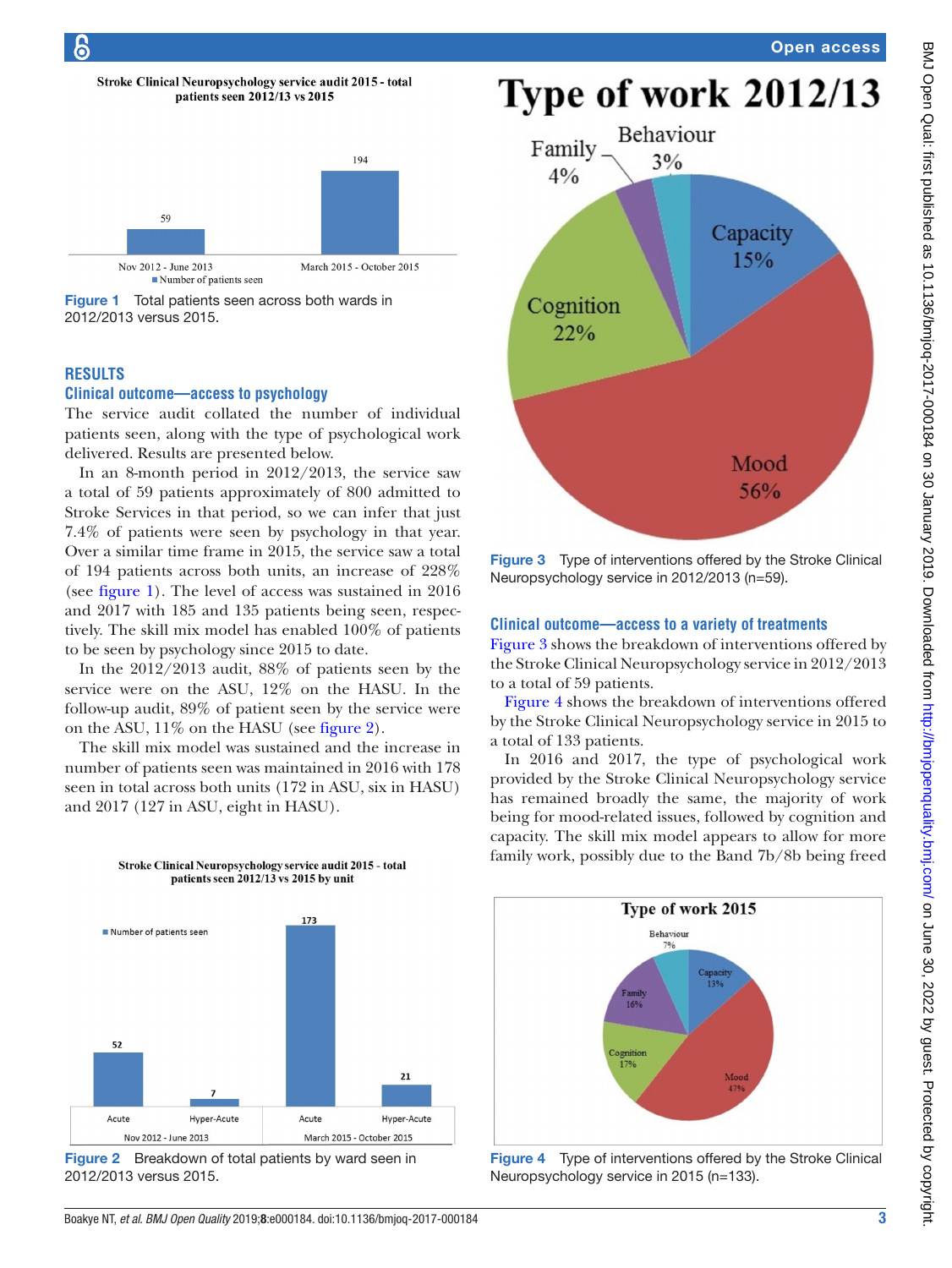<span id="page-3-0"></span>

| Table 1 Summary of staff disciplines who completed the<br>survey about accessibility and support |    |               |  |  |
|--------------------------------------------------------------------------------------------------|----|---------------|--|--|
| <b>Profession</b>                                                                                | n  | $\frac{0}{0}$ |  |  |
| Medical                                                                                          | 3  | 21            |  |  |
| Nursing                                                                                          | 8  | 58            |  |  |
| Therapies                                                                                        | 3  | 21            |  |  |
| Total                                                                                            | 14 | 100           |  |  |

up to regularly attend family meetings, as well as liaise closely with families where required.

# **Staff survey—increased MDT working**

A link to an online questionnaire was distributed to senior members of the MDT from all disciplines with a request to forward to all of their junior staff. The online questionnaire asked staff to rate how accessible they found the Stroke Clinical Neuropsychology service and how well supported they felt (on a five-point Likert scale). They were then asked for comments about what the service does well, what the service does not do so well and to make suggestions for improvement. The survey was completed by 14 members of the wider MDT: medical (n=3), nursing (n=8) and therapies (n=3). The results are presented in [tables](#page-3-0) 1–4.

Out of 14 staff, 11 felt either mainly or very supported in their work by the stroke neuropsychology team. The results showed that 11 out of 14 staff who responded felt that the Stroke Clinical Neuropsychology service was either accessible or very accessible. Moreover, psychologists were present on the wards and embedded into the service, enabling increased MDT collaboration. Other comments within the categories above included 'good availability, rapid assessment where there are problems and routine assessments are completed, friendly, helpful, part of the team, clarity for cover at times of annual leave' and 'works as part of MDT, including all in discussions about patients'. There is a much more focused input and visibility by the team supporting patient care and ward staff since the changes were made in February 2015 '*They are doing a good job keep up the good work and hopefully there (sic) post is permanent'.*

#### **Areas for further improvements (one comment received)**

Accessibility of timely support, particularly on Hyper-Acute Stroke Unit, can be a problem—previously, when one psychologist present then handover of information was not an issue so it feels like it was easier to maintain

BMJ Open Qual: first published as 10.1136/bmjoq-2017-000184 on 30 January 2019. Downloaded from http://bmj.com/ on June 30, 2022 by guest. Protected by copyright. BMJ Open Qual: first published as 10.1136/bmjoq-2017-000184 on 30 January 2019. Downloaded from mttp://bmj.com/ an June 30, 2022 by guest. Protected by copyright.

a consistent dialogue about patient, service development project/multidisciplinary teamprocess, etc.

At the time of publication, the 'skill mix' model was sustained as it appeared the model was working to maintain greater access to psychology and encourage MDT working.

# **Lessons and limitations**

This service audit has demonstrated that more patients have been seen in the service with the skill mix model than the previous model of provision. The implication of this is clearly that there is a higher likelihood of psychological problems being identified by the Stroke Clinical Neuropsychology service, and thus more timely interventions can be offered and psychological care needs reduced. This in turn may reduce the number of referrals by general practitioners to primary care services such as Improving Access to Psychological Therapies or indeed to specialist hospital services, for example, neuro outpatient where patients may be seen by a consultant, a nurse and a specialist neuropsychologist/clinicalpsychologist in order to have their needs addressed. Should such a model be adopted, it could serve to reduce the cost impact for those services on patients with long-term conditions such as stroke. In services where psychological resources are limited, clinical services may benefit from adopting a 'skill mix' model in order to maximise their resources while simultaneously meeting the varying needs of their patients. This model also allows the psychologists to identify and address psychological needs immediately rather than depend on a referral pathway, thereby eliminating a waiting list system. In doing so, it raises the value of psychological services in supporting treatment pathways. This is crucial as the NHS is currently in the context of efficiency savings while still maintaining good quality patient care. This current driver is due to the economic challenges posed by the UK recession which started in 2008. NHS funding is deemed by many to be commensurate with government cuts to the public purse. Therefore, in the current context of the UK economy, NHS cuts are inevitable.<sup>14</sup> However, this model facilitates a broad, accessible psychology service, deliverable despite austerity imposed by funders. Further, the model allows psychologists to determine the true demand of the service they are working in (ie, what do they need to be doing?), rather than dealing solely with the current demand (eg, what is being referred to the service?).

| <b>Table 2</b> 'How accessible are the psychologists for the Stroke wards?' Results from the survey |                                                                           |                                                   |                                                                |                                                                         |                                                                        |       |
|-----------------------------------------------------------------------------------------------------|---------------------------------------------------------------------------|---------------------------------------------------|----------------------------------------------------------------|-------------------------------------------------------------------------|------------------------------------------------------------------------|-------|
|                                                                                                     | Not accessible, it is accessible, but<br>difficult to get hold<br>of them | Not usually<br>at times I can get<br>hold of them | Somewhat<br>accessible, I can<br>get hold of them<br>sometimes | Accessible, I can<br>generally get hold of I can get hold of<br>inguiry | Very accessible,<br>them when I have an them when I have an<br>inguiry | Total |
| No. of responses                                                                                    |                                                                           |                                                   |                                                                |                                                                         |                                                                        | 14    |
| $\%$                                                                                                |                                                                           |                                                   | 14                                                             | 58                                                                      | 21                                                                     | 100   |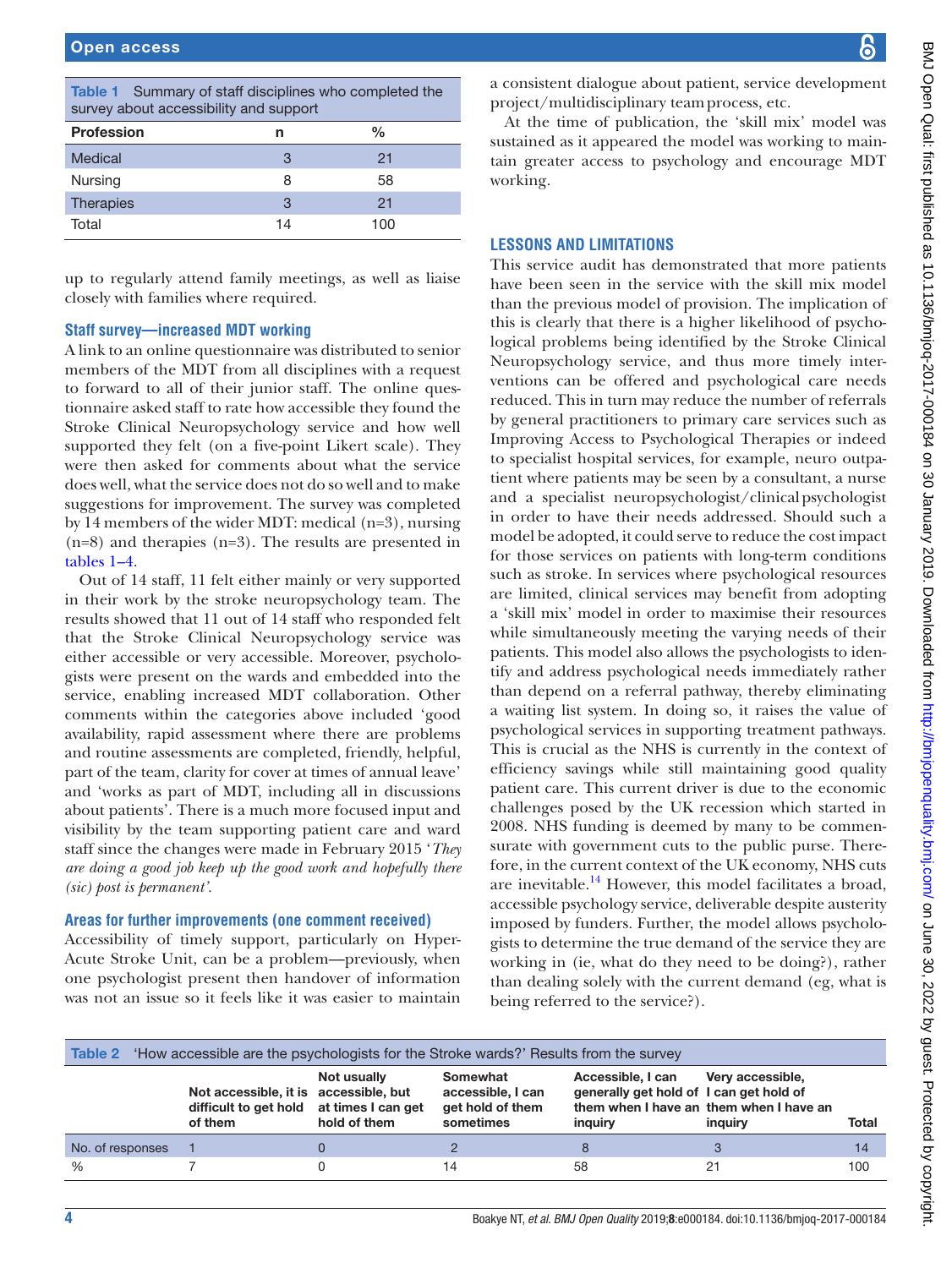| Table 3<br>'Do you feel supported in your work by the Stroke psychology team?' Results from the survey |                            |                              |                       |                            |                      |     |
|--------------------------------------------------------------------------------------------------------|----------------------------|------------------------------|-----------------------|----------------------------|----------------------|-----|
|                                                                                                        | <b>Verv</b><br>unsupported | <b>Mainly</b><br>unsupported | Somewhat<br>supported | <b>Mainly</b><br>supported | Very supported Total |     |
| No. of responses                                                                                       |                            |                              |                       |                            |                      | 14  |
| $\%$                                                                                                   |                            |                              | 14                    | 36                         | 43                   | 100 |

Additionally, this study demonstrates the improved capability of the Stroke Clinical Neuropsychology service to interact with patients and families. Given the associated carer stress involved in caring for people following a stroke, $3<sup>4</sup>$  earlier assessment and intervention with families will be of benefit to long-term recovery and ongoing support from family carers. Added to this, research suggests that increased education for patients and carers can reduce the longer term severity of emotional prob-lems following stroke.<sup>[15](#page-5-11)</sup>

The skill mix model has also proven to be popular among the wider MDT; there was one comment which stressed that timely support on the HASU could be improved. However, most staff reported that the psychologists are accessible and that they support the MDT in their work. A variety of reasons may be responsible for this; however, it was clear from the results that most staff felt supported in their role and that psychologists were accessible and available for consultation. Previous research has demonstrated that effective MDT working should encourage communication and cooperation between MDT members.[16](#page-5-12) This is reflected in staff views of the skill mix model of clinical neuropsychology provision to patients with stroke. However, the survey is limited to only 14 members of staff completing it. Although the qualitative feedback was largely positive, areas of improvement for the service were identified by some MDT members. The issue of continuity of staff was highlighted by one individual as a problem on the HASU. With a skill mixed service, consisting of different grade staff working across the HASU and ASU, this feedback was to be anticipated. MDT staff had been used to seeing only one psychologist previously, but following implementation of the skill mix model, they were likely to see one of several staff members across a working week. Within the Stroke Clinical Neuropsychology service, communication between staff members about patients was identified as a potential risk to the model of working and a shared database was established for all psychology team members to use in order to provide seamless information about each patient seen by the service.

| <b>Table 4</b> What does the team do well?' Results from<br>thematic analysis |                 |    |  |  |
|-------------------------------------------------------------------------------|-----------------|----|--|--|
| <b>Theme</b>                                                                  | <b>Mentions</b> | N  |  |  |
| Multidisciplinary team working                                                | IIIIIIIIIII     | 10 |  |  |
| Service model                                                                 | $\frac{1}{1}$   | 9  |  |  |
| <b>Behaviour work</b>                                                         | Ш               |    |  |  |

# **Limitations**

This study was limited by being a single site study; it is possible that variations in services delivered may have been seen if there were multiple sites. Neuropsychology services for patients following discharge are often not consistent across different geographical areas. Furthermore, there was no resource available to ascertain whether psychology recommendations made by the Stroke Clinical Neuropsychology service were routinely followed up after discharge. The data was self-collected and not verified by an independent rater which may have biased the results. Additionally, it was a small survey size. It is also worth considering that a substantial proportion of the Stroke Clinical Neuropsychology service's work was related to mood issues; it would therefore be logical to follow-up this study with examination of the efficacy of specific interventions offered to stroke patients in the hyper-acute and acute phases of their treatment (eg, behavioural activation, cognitive behavioural therapy).

However, the project demonstrated that substantially more inpatients would be seen by psychologists following a stroke with a skill mix model in place.

# **Conclusions**

Regular assessment and management of mood problems following a stroke is core clinical neuropsychology work within a Stroke Service and is recommended by both RCP and NICE. $2^5$  This current service audit compared two different models of providing such a service within a London hospital with both HASU and ASU.

The higher number of patients assessed using the 2015 skill mix model of service provision suggests that more patients will have psychological needs identified and met during their inpatient stay. This will benefit patients, both in the short and longer term recovery from stroke, but also is likely to support staff MDT's working on Stroke Units thus ensuring compliance with both of these important national guidelines.

This study also demonstrates the improved capability of the Stroke Clinical Neuropsychology service to provide support to family/carers and may reduce the longer term severity of emotional problems following stroke by facilitating stroke education.<sup>14</sup>

In conclusion, this paper has demonstrated that service redesign using a skill mix model can improve service delivery and efficiency, support for families/carers and MDT working.